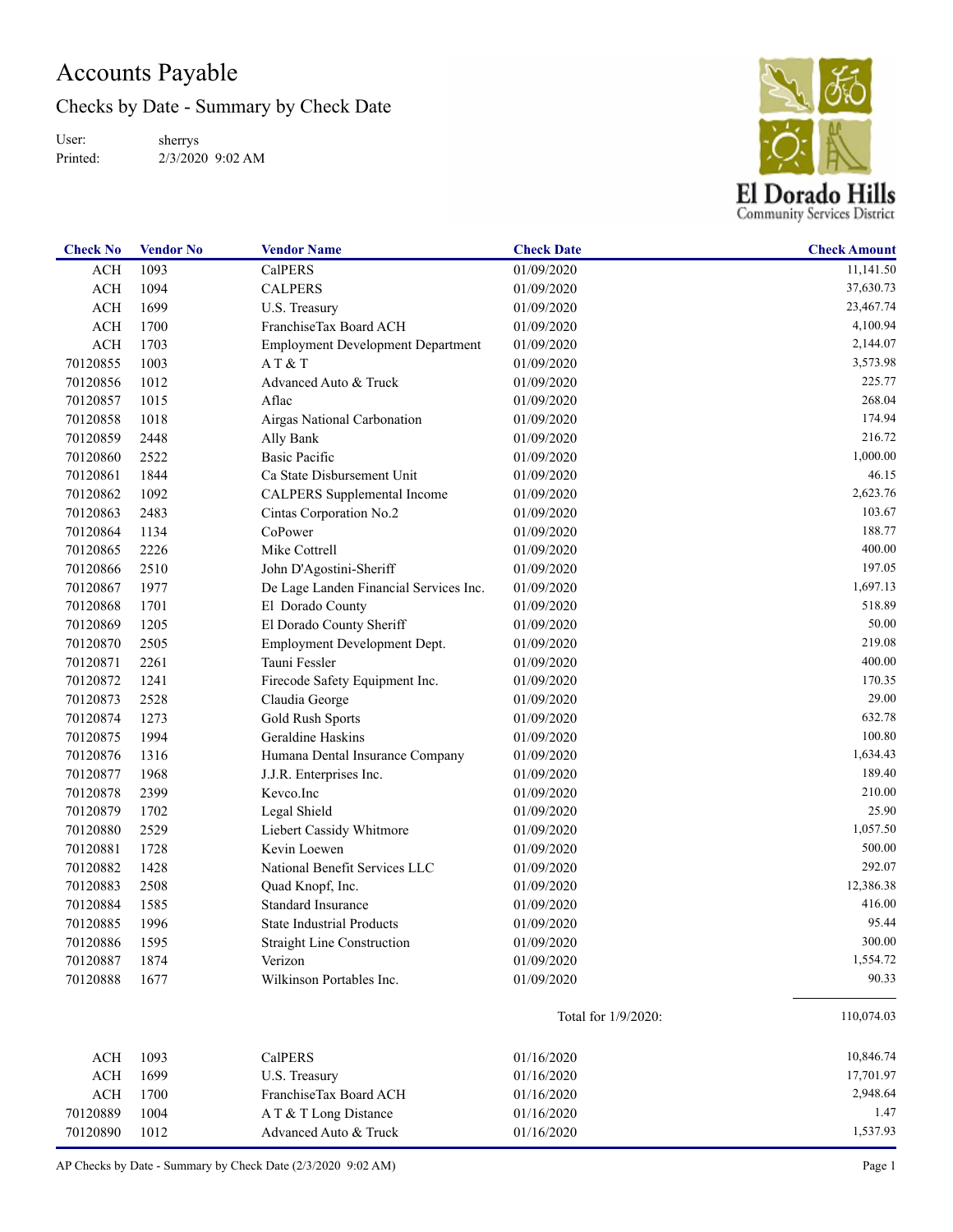| <b>Check No</b> | <b>Vendor No</b> | <b>Vendor Name</b>                                  | <b>Check Date</b> | <b>Check Amount</b> |
|-----------------|------------------|-----------------------------------------------------|-------------------|---------------------|
| 70120891        | 2448             | Ally Bank                                           | 01/16/2020        | 216.72              |
| 70120892        | 2534             | AT&T                                                | 01/16/2020        | 0.44                |
| 70120893        | 1984             | AT&T U-verse                                        | 01/16/2020        | 89.50               |
| 70120894        | 2532             | Alfred Avilla                                       | 01/16/2020        | 58.00               |
| 70120895        | 2466             | Judy Bakke                                          | 01/16/2020        | 72.00               |
| 70120896        | 2530             | Barbara Barker                                      | 01/16/2020        | 58.00               |
| 70120897        | 2522             | <b>Basic Pacific</b>                                | 01/16/2020        | 292.86              |
| 70120898        | 1949             | Berco Redwood Inc.                                  | 01/16/2020        | 85.80               |
| 70120899        | 2468             | Boys&Girls Club of El Dorado County Wes 01/16/2020  |                   | 5,940.47            |
| 70120900        | 2333             | BrightView Landscape Services Inc.                  | 01/16/2020        | 4,128.00            |
| 70120901        | 1362             | Lance Brunner                                       | 01/16/2020        | 5,408.67            |
| 70120902        | 1844             | Ca State Disbursement Unit                          | 01/16/2020        | 46.15               |
| 70120903        | 1589             | California Department of Tax & Fee Admii 01/16/2020 |                   | 481.00              |
| 70120904        | 1092             | <b>CALPERS</b> Supplemental Income                  | 01/16/2020        | 2,588.69            |
| 70120905        | 2004             | Chavan & Associates LLP                             | 01/16/2020        | 1,675.00            |
| 70120906        | 2483             | Cintas Corporation No.2                             | 01/16/2020        | 244.59              |
| 70120907        | 1127             | Comcate Inc.                                        | 01/16/2020        | 6,336.36            |
| 70120909        | 2166             |                                                     | 01/16/2020        | 6,318.35            |
| 70120910        |                  | David Taussig & Associates Inc.<br>Jeff Dewitt      |                   | 860.00              |
|                 | 2405             |                                                     | 01/16/2020        | 587.85              |
| 70120911        | 1701             | El Dorado County                                    | 01/16/2020        |                     |
| 70120912        | 2380             | El Dorado LAFCO                                     | 01/16/2020        | 874.51              |
| 70120913        | 2505             | Employment Development Dept.                        | 01/16/2020        | 219.08              |
| 70120914        | 1233             | Ewing                                               | 01/16/2020        | 192.09              |
| 70120915        | 2341             | First Alarm Security & Patrol Inc.                  | 01/16/2020        | 1,350.00            |
| 70120916        | 1256             | Fox Electrical Inc.                                 | 01/16/2020        | 125.00              |
| 70120917        | 1273             | Gold Rush Sports                                    | 01/16/2020        | 2,295.15            |
| 70120918        | 2439             | Terri Haverty                                       | 01/16/2020        | 42.00               |
| 70120919        | 1309             | Hillyard Inc Sacramento                             | 01/16/2020        | 989.28              |
| 70120920        | 1322             | Iron Mountain                                       | 01/16/2020        | 214.50              |
| 70120921        | 2474             | Johnson Investment Corp                             | 01/16/2020        | 115.00              |
| 70120922        | 2399             | Kevco.Inc                                           | 01/16/2020        | 11,845.00           |
| 70120923        | 1353             | Kronick Moskovitz Tiedemann & Girard                | 01/16/2020        | 6,537.45            |
| 70120924        | 1365             | Lautzenhiser's Stationary, Inc.                     | 01/16/2020        | 255.55              |
| 70120925        | 2535             | LSA Associates, Inc.                                | 01/16/2020        | 2,366.32            |
| 70120926        | 2402             | MD Stat Urgent Care Inc                             | 01/16/2020        | 245.00              |
| 70120927        | 2444             | <b>Shelley Mills</b>                                | 01/16/2020        | 81.90               |
| 70120928        | 1416             | MJT Enterprises Inc.                                | 01/16/2020        | 5,614.89            |
| 70120929        | 2159             | Rose Marie Mullen                                   | 01/16/2020        | 220.00              |
| 70120930        | 2533             | Pamela Munoz                                        | 01/16/2020        | 29.00               |
| 70120931        | 1428             | National Benefit Services LLC                       | 01/16/2020        | 75.00               |
| 70120932        | 1430             | Neighborly Pest Management Inc.                     | 01/16/2020        | 355.00              |
| 70120933        | 1456             | Pacfic Gas & Electric                               | 01/16/2020        | 707.35              |
| 70120934        | 1477             | Pitney Bowes Global                                 | 01/16/2020        | 176.39              |
| 70120935        | 1483             | Polar Lites Inc.                                    | 01/16/2020        | 12,925.15           |
| 70120937        | 2454             | Propaganda Design Studio                            | 01/16/2020        | 3,000.00            |
| 70120938        | 2107             | Sue Reed                                            | 01/16/2020        | 300.00              |
| 70120939        | 1546             | Security & Asset Management                         | 01/16/2020        | 690.00              |
| 70120940        | 1560             | Sierra Chemical Company                             | 01/16/2020        | 1,390.47            |
| 70120941        | 1587             | <b>Staples Advantage</b>                            | 01/16/2020        | 380.69              |
| 70120942        | 1996             | <b>State Industrial Products</b>                    | 01/16/2020        | 1,034.99            |
|                 |                  |                                                     |                   | 32.00               |
| 70120943        | 1590             | State of California Dept of Justice                 | 01/16/2020        |                     |
| 70120944        | 1604             | Sytech Solutions Inc.                               | 01/16/2020        | 560.00              |
| 70120945        | 1620             | ThyssenKrupp Elevator Corp.                         | 01/16/2020        | 1,307.32            |
| 70120946        | 1641             | U.S. Bank Corporate Payment Systems                 | 01/16/2020        | 30,899.13           |
| 70120947        | 2457             | Umpqua Bank                                         | 01/16/2020        | 343.42              |
| 70120948        | 2036             | Verizon                                             | 01/16/2020        | 416.00              |
| 70120949        | 2520             | Waterworks Aquatic Management, Inc.                 | 01/16/2020        | 1,395.00            |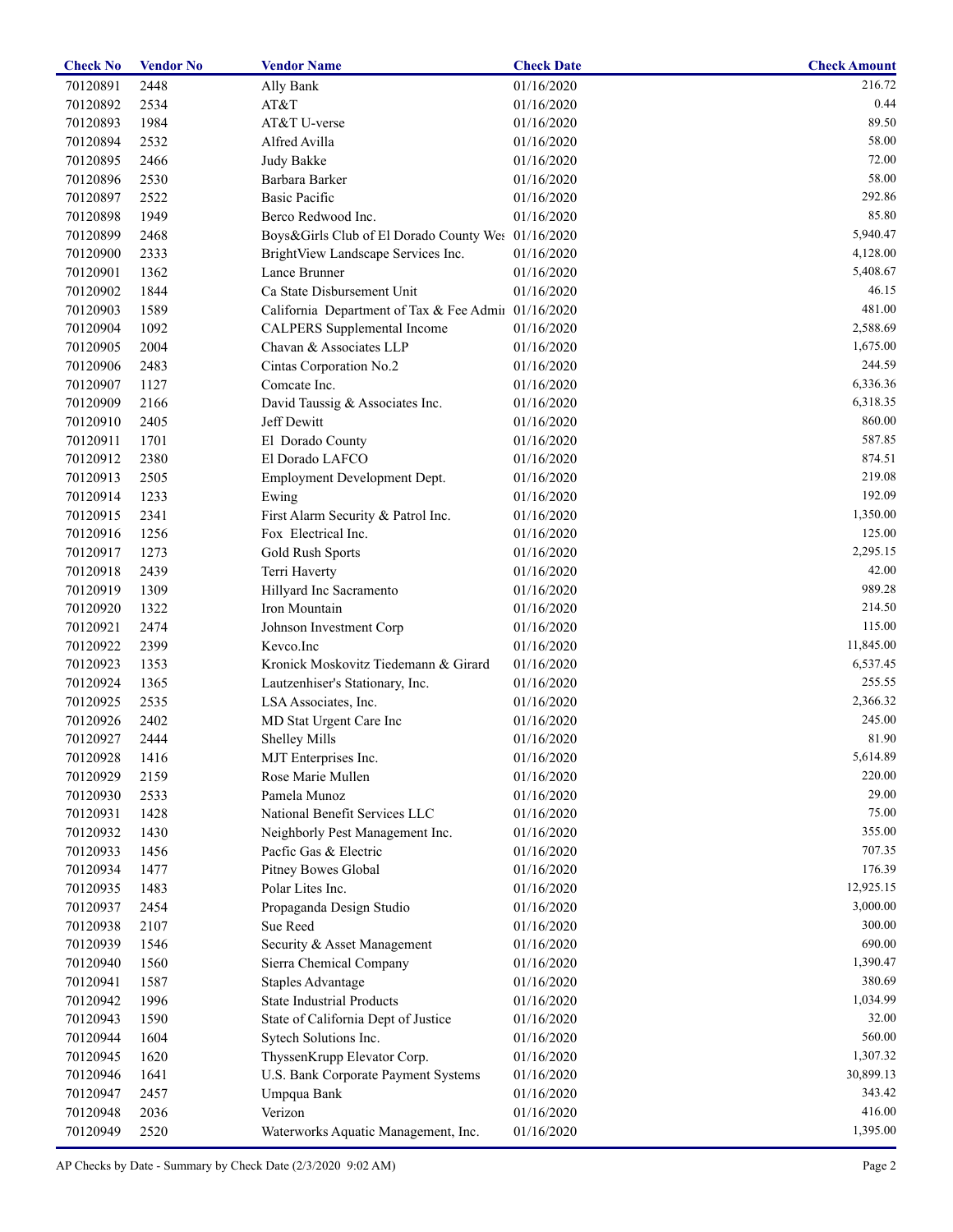| <b>Check No</b> | <b>Vendor No</b> | <b>Vendor Name</b>                     | <b>Check Date</b>       | <b>Check Amount</b> |
|-----------------|------------------|----------------------------------------|-------------------------|---------------------|
| 70120950        | 1677             | Wilkinson Portables Inc.               | 01/16/2020              | 360.52              |
| 70120951        | 2531             | Beryl Wilson                           | 01/16/2020              | 29.00               |
| 70120952        | 1156             | CSDA Gold Country Regional Chapter     | 01/16/2020              | 100.00              |
|                 |                  |                                        |                         |                     |
|                 |                  |                                        | Total for $1/16/2020$ : | 158,614.35          |
|                 |                  |                                        |                         |                     |
| <b>ACH</b>      | 1029             | <b>ARCO Business Solutions</b>         | 01/29/2020              | 2,004.50            |
| <b>ACH</b>      | 1093             | <b>CalPERS</b>                         | 01/29/2020              | 10,977.77           |
| <b>ACH</b>      | 1094             | <b>CALPERS</b>                         | 01/29/2020              | 37,630.73           |
| <b>ACH</b>      | 1699             | U.S. Treasury                          | 01/29/2020              | 25,803.56           |
| <b>ACH</b>      | 1700             | FranchiseTax Board ACH                 | 01/29/2020              | 4,084.11            |
| 70120956        | 1002             | AT & T                                 | 01/29/2020              | 1,752.49            |
| 70120957        | 1003             | AT&T                                   | 01/29/2020              | 1,293.77            |
| 70120958        | 1015             | Aflac                                  | 01/29/2020              | 268.04              |
| 70120959        | 2080             | Aircom Mechanical Inc.                 | 01/29/2020              | 2,283.81            |
| 70120960        | 1018             | Airgas National Carbonation            | 01/29/2020              | 126.88              |
| 70120961        | 2448             | Ally Bank                              | 01/29/2020              | 216.72              |
| 70120962        | 2524             | AT&T                                   | 01/29/2020              | 885.02              |
| 70120963        | 2522             | <b>Basic Pacific</b>                   | 01/29/2020              | 292.86              |
| 70120964        | 2240             | Benson Fence Co. A Corp.               | 01/29/2020              | 2,415.00            |
| 70120965        | 1949             | Berco Redwood Inc.                     | 01/29/2020              | 254.66              |
| 70120966        | 2333             | BrightView Landscape Services Inc.     | 01/29/2020              | 39,433.00           |
| 70120967        | 1362             | Lance Brunner                          | 01/29/2020              | 950.42              |
| 70120968        | 1844             | Ca State Disbursement Unit             | 01/29/2020              | 46.15               |
| 70120969        | 1092             | <b>CALPERS</b> Supplemental Income     | 01/29/2020              | 2,613.69            |
| 70120970        | 1259             | Carson Landscape Inc.                  | 01/29/2020              | 450.00              |
| 70120971        | 1113             | Paul Charnow                           | 01/29/2020              | 2,768.50            |
| 70120972        | 2483             | Cintas Corporation No.2                | 01/29/2020              | 37.43               |
| 70120973        | 1130             | Conforti Plumbing Inc.                 | 01/29/2020              | 345.00              |
| 70120974        | 1159             | CXT Incorporated                       | 01/29/2020              | 1,000.00            |
| 70120975        | 2166             | David Taussig & Associates Inc.        | 01/29/2020              | 3,465.53            |
| 70120976        | 1166             | Debi Davis                             | 01/29/2020              | 762.20              |
| 70120977        | 2438             | Dylan Davis                            | 01/29/2020              | 26.45               |
| 70120978        | 1977             | De Lage Landen Financial Services Inc. | 01/29/2020              | 1,697.13            |
| 70120979        | 1103             | Dream Enrichment Classes               | 01/29/2020              | 1,927.80            |
| 70120980        | 1701             | El Dorado County                       | 01/29/2020              | 558.50              |
| 70120981        | 1205             | El Dorado County Sheriff               | 01/29/2020              | 75.00               |
| 70120982        | 1221             | El Dorado Irrigation District          | 01/29/2020              | 2,127.43            |
| 70120983        | 2505             | Employment Development Dept.           | 01/29/2020              | 219.08              |
| 70120984        | 1233             | Ewing                                  | 01/29/2020              | 956.04              |
| 70120985        | 2341             | First Alarm Security & Patrol Inc.     | 01/29/2020              | 6,886.17            |
| 70120986        | 2160             | Tina L. Goins                          | 01/29/2020              | 526.40              |
| 70120987        | 1273             | <b>Gold Rush Sports</b>                | 01/29/2020              | 28,655.94           |
| 70120988        | 2439             | Terri Haverty                          | 01/29/2020              | 159.60              |
| 70120989        | 1309             | Hillyard Inc Sacramento                | 01/29/2020              | 1,215.91            |
| 70120990        | 1316             | Humana Dental Insurance Company        | 01/29/2020              | 1,634.43            |
| 70120991        | 1329             | Lewis Johnson                          | 01/29/2020              | 151.20              |
| 70120992        | 2032             | K&K Fitness LLC                        | 01/29/2020              | 65.10               |
| 70120993        | 1335             | Susan Kakavas                          | 01/29/2020              | 455.40              |
| 70120994        | 2537             | Richard Kowaleski                      | 01/29/2020              | 108.00              |
| 70120995        | 1353             | Kronick Moskovitz Tiedemann & Girard   | 01/29/2020              | 8,481.00            |
| 70120996        | 1702             | Legal Shield                           | 01/29/2020              | 25.90               |
| 70120997        | 2444             | <b>Shelley Mills</b>                   | 01/29/2020              | 60.90               |
| 70120998        | 1416             | MJT Enterprises Inc.                   | 01/29/2020              | 3,575.08            |
| 70120999        | 1423             | Mountain Democrat                      | 01/29/2020              | 482.95              |
| 70121000        | 1430             | Neighborly Pest Management Inc.        | 01/29/2020              | 320.00              |
| 70121001        | 2499             | Matthew Peterson                       | 01/29/2020              | 297.00              |

AP Checks by Date - Summary by Check Date (2/3/2020 9:02 AM) Page 3